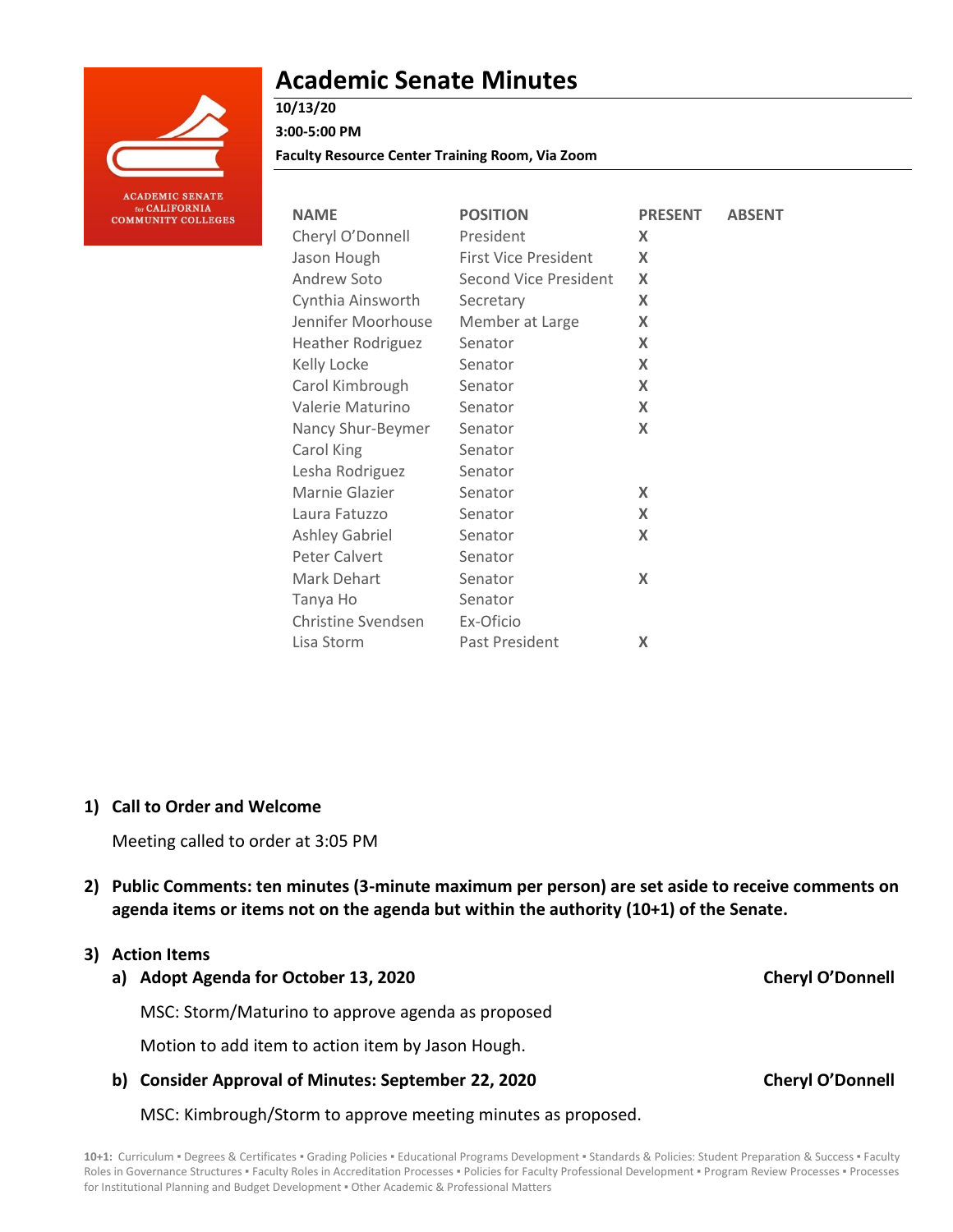### **c) Confirm Faculty Appointment to Faculty Hiring Committee: Hough/Storm**

Alicia Edlen to Represent social and behavioral sciences.

### **4) Information Items**

### **a) Zoom Protocols and Netiquette Jason Hough**

Jason shared a statement on zoom etiquette. Going forward the statement will be featured on the shared screen for incoming participants. A lot of conversation, we want to run the meetings professionally, efficiently, respectfully.

## **b) Institutional Innovation and Effectiveness Plan; the Senate Roles Cheryl O'Donnell** Over the summer conversations, PRT team visited our campus addressed and looked at communications and employee engagement.

Dr. Lofman and Cheryl discussed giving the academic senate the opportunity in providing input on the areas of focus. Senate is involved in almost all areas but not all of them, Cheryl went through the five areas of focus with the senate to identify the areas in which senate does have a role.

Workgroups will be decided on upon creation to ensure more faculty involvement and participation. Senate agreed to contact standing committee chair, get their thoughts and input and make a determination if the workgroup needs to be formed.

Area of Focus A – Employee Engagement: Onboarding and Orientation Senate agreed on being a part of onboarding, orientation and instilling faculty values into new faculty.

Area of Focus B – Employee Engagement: Professional Development, Leadership Training & Employee Recognition

Senate agreed on not duplicating efforts and check with the professional development committee prior to developing a workgroup.

Area of Focus C – Employee Engagement: Refresh Institutional Priorities Senate agreed this area of focus does not have senate involvement.

Area of Focus D – Governance: Structure Redesign Senate agreed on full participation of the redesign of the governance structure.

Area of Focus E – Governance: Meaningful Participation Senate spoke about creating a system to make sure everyone has an opportunity to participate.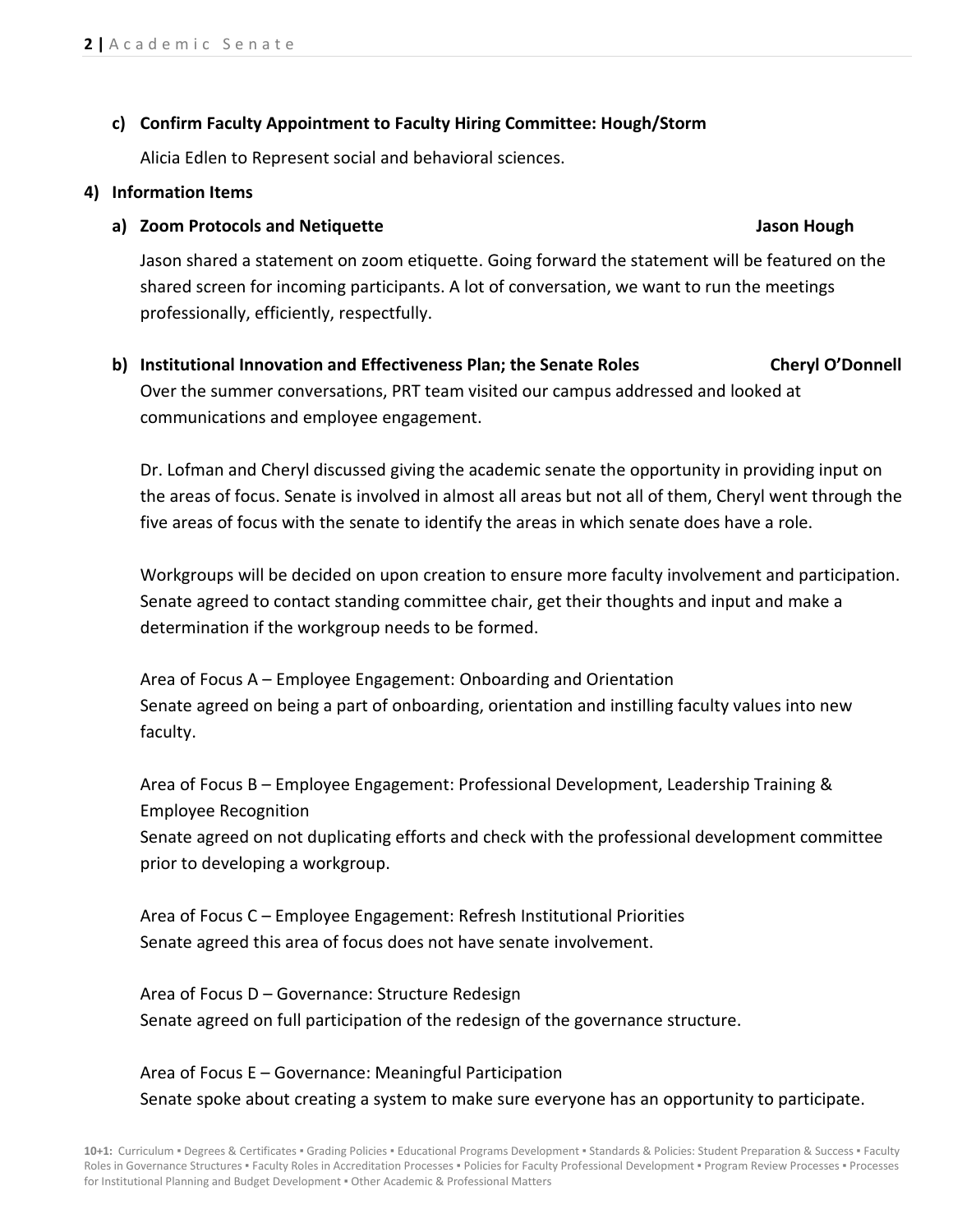President O'Donnell mentioned stipends would be available to the faculty involved in these workgroups. More information will follow as it becomes available.

### **c) College Redesign/Guided Pathways Update Mark DeHart/Cheryl O'Donnell**

Jason and Mark gave an update on College Redesign/Guided Pathways. During the GE Course and program mappings, faculty asked to have at least 3 choices/possibilities for students. Mark shared the concern for narrowing choices down for students too much, impacted enrollment in certain disciplines and difficulty in getting program mappings done for CTE. Kelly spoke on the importance of knowing what we want to do with our GE, do we want to focus them as much as possible to what's relevant to their major or do we give them other choices/areas so they can broaden their student experience or tailor their education. Lisa shared program mapping can be too prescriptive for broad programs such as ADJ as it covers: paralegal, lawyer, correctional officer, probation, parole officer, etc. There are different tracks for all, and it feel as though this might harm the students, don't believe it's a one size fits all for some programs.

The goal is to have shared vision

Valerie shared the way she and Marnie did their program mapping by placing them in the order that was appropriate where students would benefit the most in that particular way, and when there were open spots, it would just say general education, so the student has the ability to choose from whichever they would like within the general education area, always encouraging the student to have constant communication with their counselor. Valerie agreed with Lisa on how some programs that do not fit into this type of pathway. However, the idea is for students to not just be taking classes that might be all over the place and not have a goal. So, this program mapping will help the students who are not likely to make appointments with their counselors right away.

Cheryl has asked for a presentation with more information and hopes for it to be at the next senate meeting.

### **d) Call to Action: Next Steps Cheryl O'Donnell**

Steps have been taken on developing new process with hiring to make sure there is diversity and inclusion. We want to look at more ways to respond, especially now with the memo that went out from Dr. Rodriguez about the President's Task Force, we want to make sure senate can help and play a role in that.

### **e) AP 3050 and AP 4021 Updates Lisa Storm** Item was not discussed.

10+1: Curriculum · Degrees & Certificates · Grading Policies · Educational Programs Development · Standards & Policies: Student Preparation & Success · Faculty Roles in Governance Structures . Faculty Roles in Accreditation Processes . Policies for Faculty Professional Development . Program Review Processes . Processes for Institutional Planning and Budget Development ▪ Other Academic & Professional Matters